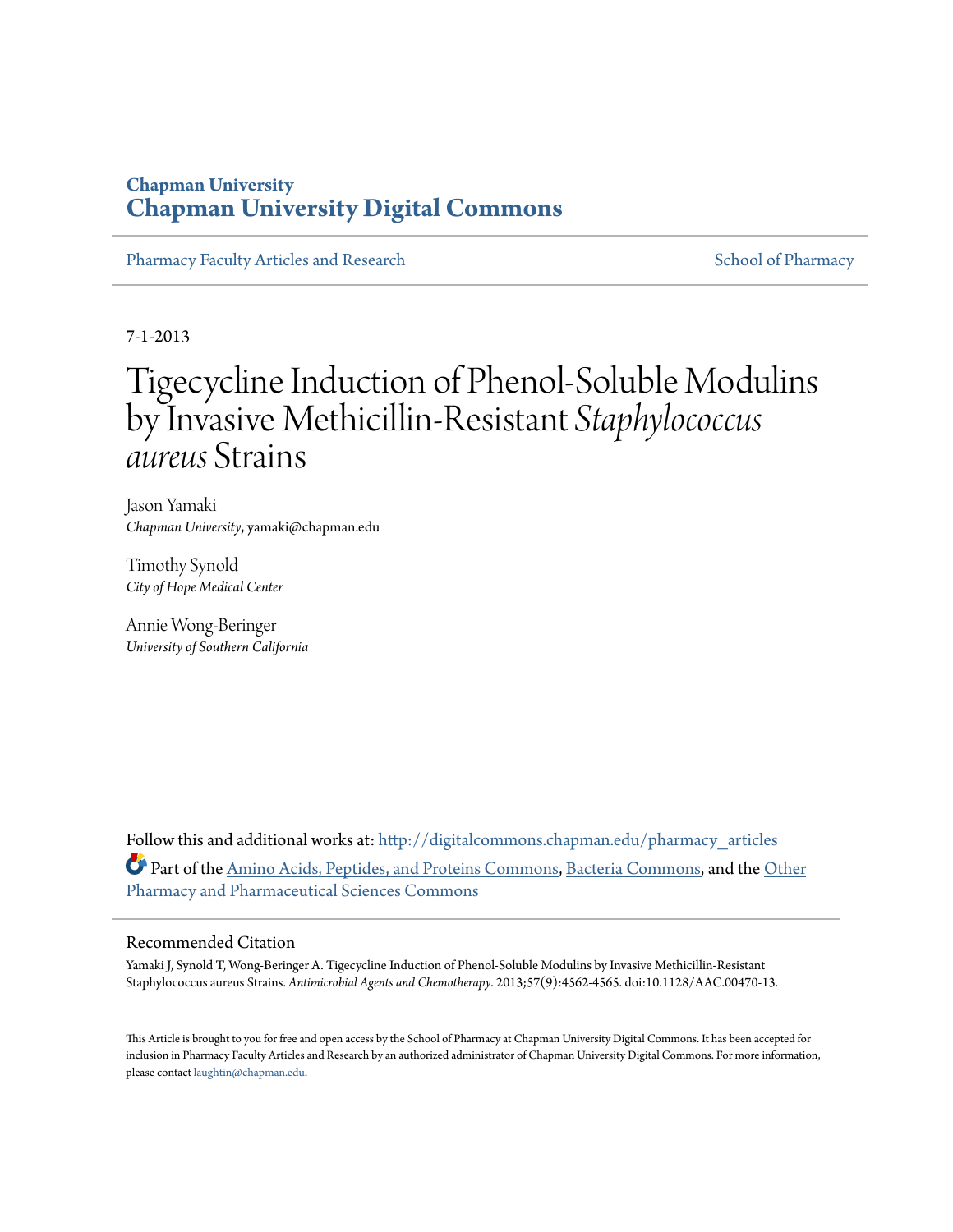## Tigecycline Induction of Phenol-Soluble Modulins by Invasive Methicillin-Resistant *Staphylococcus aureus* Strains

#### **Comments**

This article was originally published in *Antimicrobial Agents and Chemotherapy*, volume 57, issue 9, in 2013. [DOI: 10.1128/AAC.00470-13](http://dx.doi.org/10.1128/AAC.00470-13)

#### **Copyright**

American Society for Microbiology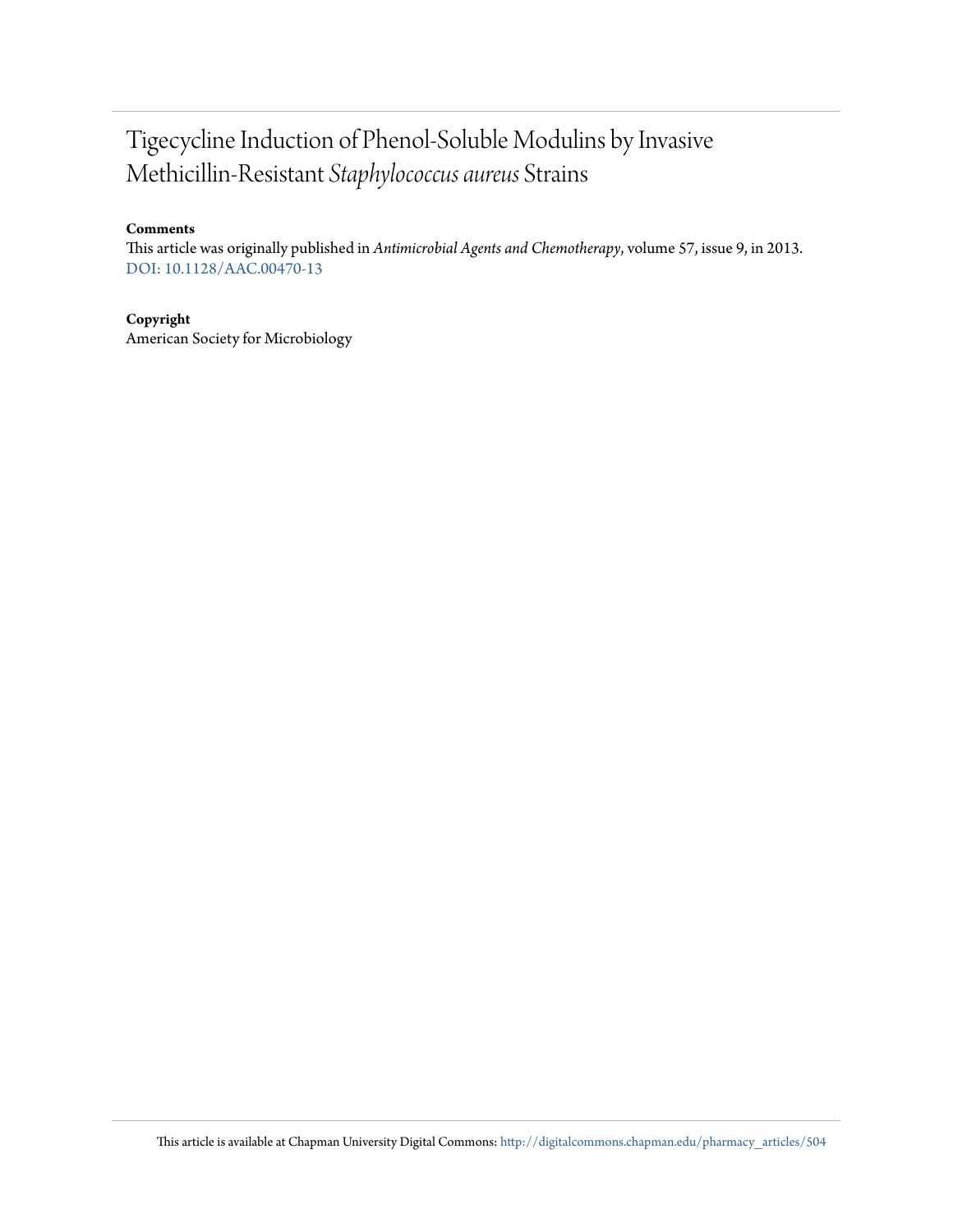

### **Tigecycline Induction of Phenol-Soluble Modulins by Invasive Methicillin-Resistant** *Staphylococcus aureus* **Strains**

#### **Jason Yamaki, <sup>a</sup> Timothy Synold, <sup>b</sup> Annie Wong-Beringera,c**

University of Southern California, Los Angeles, California, USA<sup>a</sup>; City of Hope Medical Center, Duarte, California, USA<sup>b</sup>; Huntington Hospital, Pasadena, California, USA<sup>c</sup>

We examined the effects of tigecycline on three types of exoproteins,  $\alpha$ -type phenol-soluble modulins ( $PSM\alpha_1$  to  $PSM\alpha_4$ ),  $\alpha$ -he**molysin, and protein A, in 13 methicillin-resistant** *Staphylococcus aureus* **isolates compared to those of clindamycin and linezolid. Paradoxical increases in PSMs occurred in 77% of the isolates with tigecycline at 1/4 and 1/8 MICs and clindamycin at** 1/8 MIC compared to only 23% of the isolates with linezolid at 1/8 MIC. Induction was specific to  $PSM\alpha_1$  to  $PSM\alpha_4$ , as protein A and  $\alpha$ -hemolysin production was decreased under the same conditions by all of the antibiotics used.

**M**ethicillin-resistant *Staphylococcus aureus* (MRSA) virulence in pneumonia and bacteremia has been attributed to exoproteins, specifically,  $\alpha$ -hemolysin (Hla) and  $\alpha$ -type phenol-soluble modulins (PSM $\alpha_1$  to PSM $\alpha_4$ ), which are produced by nearly all *S*. *aureus* strains and in excess by community-acquired MRSA strains [\(1\)](#page-4-0). These exoproteins not only cause direct damage to target host cells but also exacerbate the host inflammatory response, contributing to acute lung injury. Additionally, recent reports have demonstrated the importance of protein A (Spa) in invasive diseases such as pneumonia [\(2,](#page-4-1) [3\)](#page-4-2).

In light of the impressive arsenal of virulence factors contributing to the success of MRSA as a pathogen, it is of keen interest to determine if anti-MRSA agents belonging to the antibiotic class of protein synthesis inhibitors provide the added antivirulence benefit of exoprotein inhibition. In the present study, we investigated the antivirulence potential of tigecycline, linezolid, and clindamycin which have been proven efficacious in the treatment of MRSA infections. Our goal was to determine whether antivirulence effects can be generalized across different clinical isolates, different agents that inhibit protein synthesis, and different exoproteins. Specifically, we tested the effects of the above three antibiotics at subinhibitory concentrations on formylated  $PSM\alpha_1$  to  $PSM\alpha_4$ , Hla, and Spa production by invasive MRSA isolates.

Eleven invasive MRSA isolates were tested under the following conditions. A modified CLSI broth macrodilution assay was used to determine MICs after 24 h of incubation at 37°C and shaking at 250 rpm in tryptic soy broth. Supernatants were then analyzed by liquid chromatography-tandem mass spectrometry, and Hla and Spa were analyzed by Western blotting as previously described [\(4,](#page-4-3) [5\)](#page-4-4). Measured exotoxin values were normalized to the cell optical density at 600 nm  $(OD<sub>600</sub>)$  at the time the supernatant was harvested. PSM $\alpha$  concentrations under various test conditions were compared by analysis of variance with Dunn's correction using GraphPad Prism version 5.0 software (GraphPad, San Diego, CA).

[Table 1](#page-2-0) depicts the SCC*mec* type, PVL status, and baseline  $PSM\alpha$  production characteristics of the 13 isolates studied (11 clinical isolates and two control strains). The  $PSM\alpha_1$  to  $PSM\alpha_4$ peptides have been shown to cause concentration-dependent neutrophil lysis  $(6, 7)$  $(6, 7)$  $(6, 7)$ . A PSM $\alpha_3$  concentration of 5  $\mu$ g/ml has been shown to lyse nearly 50% of human polymorphonuclear neutrophils (PMNs), while 10  $\mu$ g/ml of PSM $\alpha_1$  and PSM $\alpha_4$  can cause 60% and 10% PMN lysis, respectively [\(8,](#page-4-7) [9\)](#page-4-8). Thus, isolates were grouped on the basis of the amount of the most potent peptide,

<span id="page-2-0"></span>

| <b>TABLE 1</b> Characteristics of the 11 clinical isolates and two control |  |
|----------------------------------------------------------------------------|--|
| strains used in this study                                                 |  |

|                   | mec  |         |                          | $PSM^b$  | MIC $(\mu g/ml)^c$ |       |                |
|-------------------|------|---------|--------------------------|----------|--------------------|-------|----------------|
| Isolate or strain | type | $PVL^a$ | Infection type           | baseline | <b>TYG</b>         | СL    | LZ             |
| 1                 | IV   | $^{+}$  | <b>Blood</b>             | Low      | 0.125              | 0.188 | 3              |
| $\overline{2}$    | IV   | $^{+}$  | Blood                    | Medium   | 0.125              | 0.25  | 3              |
| 3                 | IV   | $^{+}$  | <b>Blood</b>             | Low      | 0.125              | 0.188 | $\overline{2}$ |
| 4                 | IV   | $^{+}$  | <b>Blood</b>             | Medium   | 0.125              | 0.25  | $\overline{c}$ |
| 5                 | IV   | $^{+}$  | <b>Blood</b>             | Medium   | 0.125              | 0.188 | $\overline{2}$ |
| 6                 | IV   | $^{+}$  | Pneumonia                | Low      | 0.188              | 0.125 | $\overline{c}$ |
| 7                 | IV   | $^{+}$  | Pneumonia                | Medium   | 0.125              | 0.188 | 3              |
| 8                 | IV   | $^{+}$  | Necrotizing<br>pneumonia | High     | 0.125              | 0.25  | 3              |
| 9                 | П    |         | Pneumonia                | Very low | 0.125              | >256  | 3              |
| 10                | П    |         | Pneumonia                | Very low | 0.125              | >256  | 1              |
| 11                | П    |         | Pneumonia                | Very low | 0.125              | 0.188 | 2              |
| Control strains   |      |         |                          |          |                    |       |                |
| $USA300$ (LAC)    | IV   | $^{+}$  | Wound                    | Medium   | 0.25               | 0.25  | $\overline{c}$ |
| <b>USA600</b>     | Н    |         | Blood                    | Low      | 0.125              | >256  | $\overline{c}$ |

*<sup>a</sup>* A plus or minus sign denotes the presence or absence, respectively, of the *lukF*/*S* gene, which encodes the Panton-Valentine leukocidin.

<sup>*b*</sup> The PSM $\alpha_3$  production level at the baseline was arbitrarily defined as very low (<1  $\mu$ g/ml), low (1 to 5  $\mu$ g/ml), medium (6 to 15  $\mu$ g/ml), or high (>15  $\mu$ g/ml).

*<sup>c</sup>* TYG, tigecycline; CL, clindamycin; LZ, linezolid. Resistance is defined as a MIC of

 $>$  256  $\mu$ g/ml (not tested for PSM $\alpha$  production at subinhibitory concentration).

PSM $\alpha_3$ , produced at the baseline as very low to low ( $\leq$ 5  $\mu$ g/ml), medium (6 to 15  $\mu$ g/ml), or high (>15  $\mu$ g/ml) producers.

Bacterial growth at 1/2 MICs of all three antibiotics was altered in half of the isolates tested by as much as 50% of the final OD compared to a no-antibiotic control, while no significant difference in the growth of any isolates was observed at 1/4 and 1/8 MICs. Thus, subsequent discussions will focus on the effect of antibiotics at the latter subinhibitory concentrations that did not affect growth. Measured  $PSM\alpha$  values were normalized to the  $OD<sub>600</sub>$  at the time the supernatant was harvested.

Received 6 March 2013 Returned for modification 23 April 2013 Accepted 22 June 2013

Published ahead of print 1 July 2013

Address correspondence to Annie Wong-Beringer, anniew@usc.edu. Copyright © 2013, American Society for Microbiology. All Rights Reserved. [doi:10.1128/AAC.00470-13](http://dx.doi.org/10.1128/AAC.00470-13)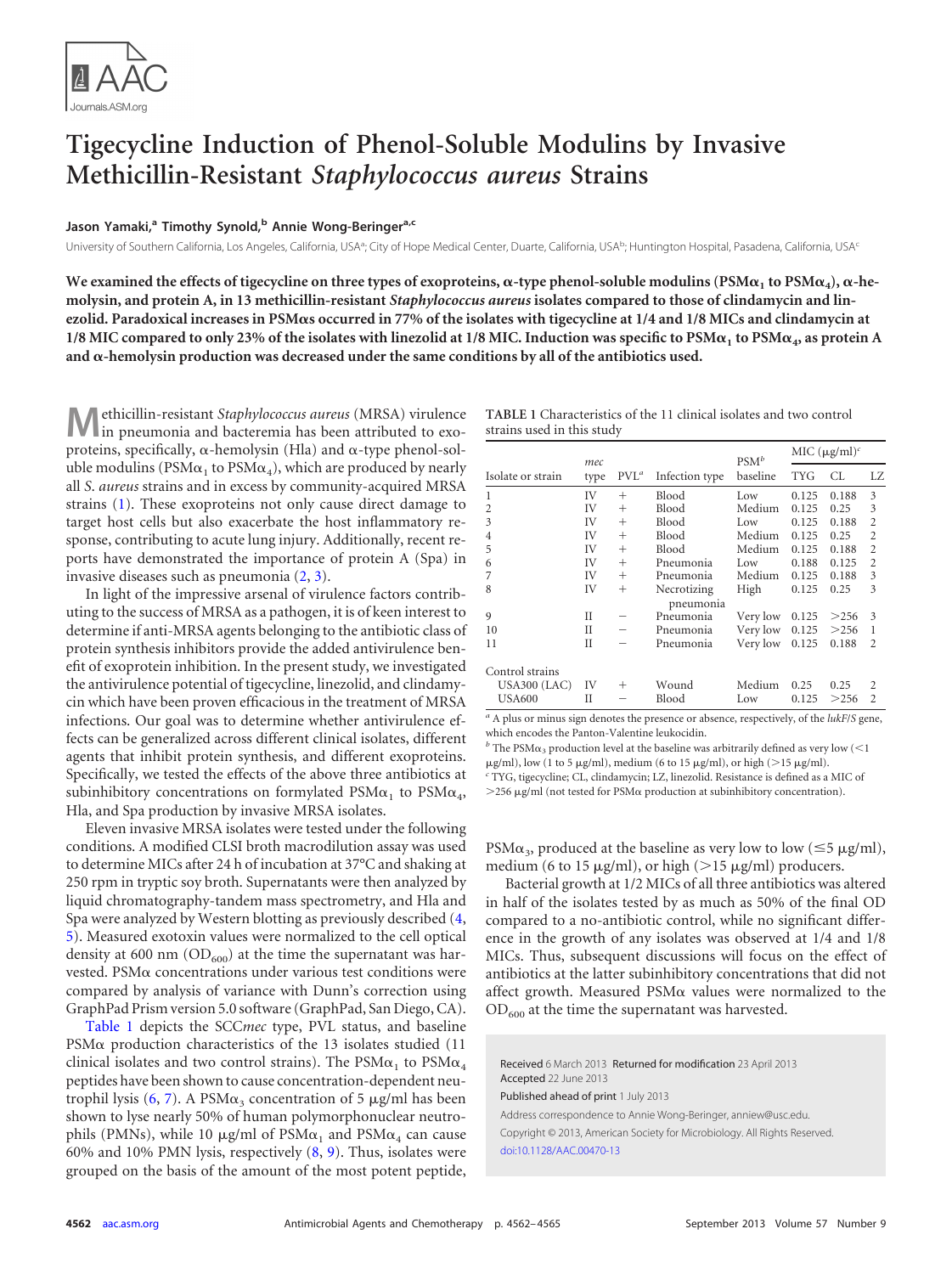

<span id="page-3-0"></span>**FIG** 1 Overall effects of linezolid, clindamycin, and tigecycline on  $PSM\alpha_1$  to  $PSM\alpha_2$  production. (a to c) Effects of antibiotics on the production of  $PSM\alpha_1$  to PSM $\alpha_4$  ( $\alpha$ 1,  $\alpha$ 2,  $\alpha$ 3, and  $\alpha$ 4, respectively). All measured PSM values (µg/ml) were normalized to OD<sub>600</sub> and then calculated as percentages relative to the baseline.<br>Isolates (*n* = 10) included only those tha variability of PSM $\alpha_1$  production at 1/8 MIC of tigecycline (TYG). Strains were grouped according to their baseline  $\mathsf{PSM}\alpha_1$  production as very low ( $<$  1  $\mu$ g/ml), low (1 to 5  $\mu$ g/ml), medium (6 to 15  $\mu$ g/ml), and high (>15  $\mu$ g/ml) producers.

Tigecycline appears to have the least inhibitory potential overall, while linezolid has the greatest [\(Fig. 1a](#page-3-0) to [c\)](#page-3-0). Increased production of all four  $PSM\alpha$  peptides was the primary response observed in the presence of tigecycline at 1/4 and 1/8 MICs, while with clindamycin this occurred only at 1/8 MIC [\(Fig. 1b](#page-3-0) and [c\)](#page-3-0). Notably, compared to clindamycin at 1/8 MIC, which significantly induced PSM production in seven isolates, linezolid at 1/8 MIC modestly induced PSM production in only three isolates [\(Fig. 1a\)](#page-3-0).

Strain-specific responses to the presence of subinhibitory antibiotic concentrations in  $PSM\alpha$  production were observed. Drug concentrations that induced  $PSM\alpha$  production in some isolates did not do so in others, independently of the baseline production level. Specifically, with tigecycline at both 1/4 and 1/8 MICs [\(Fig.](#page-3-0) [1d\)](#page-3-0), PSM $\alpha_1$  was induced at least 1.5 times above the baseline in 77% (11/13) of the isolates, while induction did not occur in two isolates at any of the concentrations tested. Similar results were observed with clindamycin, where 54% (7/13) of the isolates were induced by greater than 150%; however, this was observed only at 1/8 MIC. In those isolates,  $PSM\alpha_1$  production was induced to greater than 10 µg/ml, which has been shown to cause significant PMN lysis [\(9\)](#page-4-8). Linezolid at the same concentration resulted in increases in  $PSM\alpha_1$  in only 23% (3/13) of the isolates tested, was inhibitory in 5 isolates, and had no significant effects on the remaining isolates. Of additional interest is the observation that nonproducers at the baseline produced  $PSM\alpha$  peptides in the presence of subinhibitory concentrations of both linezolid and

tigecycline. However, it is noteworthy that  $PSM\alpha$  production that was induced in those two isolates did not exceed  $4 \mu$ g/ml and thus would not be expected to have a significant impact on host PMNs. In contrast to results observed with the  $PSM\alpha_1$  to  $PSM\alpha_4$  peptides, we found that the production of both Hla and Spa did not increase under any condition and was inhibited in a dose-dependent manner at the concentrations of all three antibiotics tested regardless of whether  $PSM\alpha$  peptides were induced or suppressed in those isolates [\(Fig. 2\)](#page-4-9).

To our knowledge, we are the first to investigate the effect of tigecycline on MRSA PSM $\alpha_1$  to PSM $\alpha_4$  peptide production. We also included clindamycin and linezolid for comparison and tested their antivirulence potential against two other key exotoxins, Hla and Spa.We found that at sub-MICs, agents in this class of antibiotics have pleiotropic effects on toxin production that are dependent on the drug, strain, and toxin tested.

All three of the antibiotics tested are known to have large volumes of distribution and would be expected to be present at high concentrations within tissues. However, the concentrations tested reflect clinical scenarios where sub-MICs might be achieved at sites of infection because of inadequate dosing, altered pharmacokinetic parameters of the patient, and differential drug distribution to various body sites. Specifically, compared to the concentrations achieved at other body sites, tigecycline achieves relatively low levels in serum (0.11 to 0.19  $\mu$ g/ml) and lung epithelial lining fluid (0.11 to 0.31 µg/ml), which are relevant to bacteremia and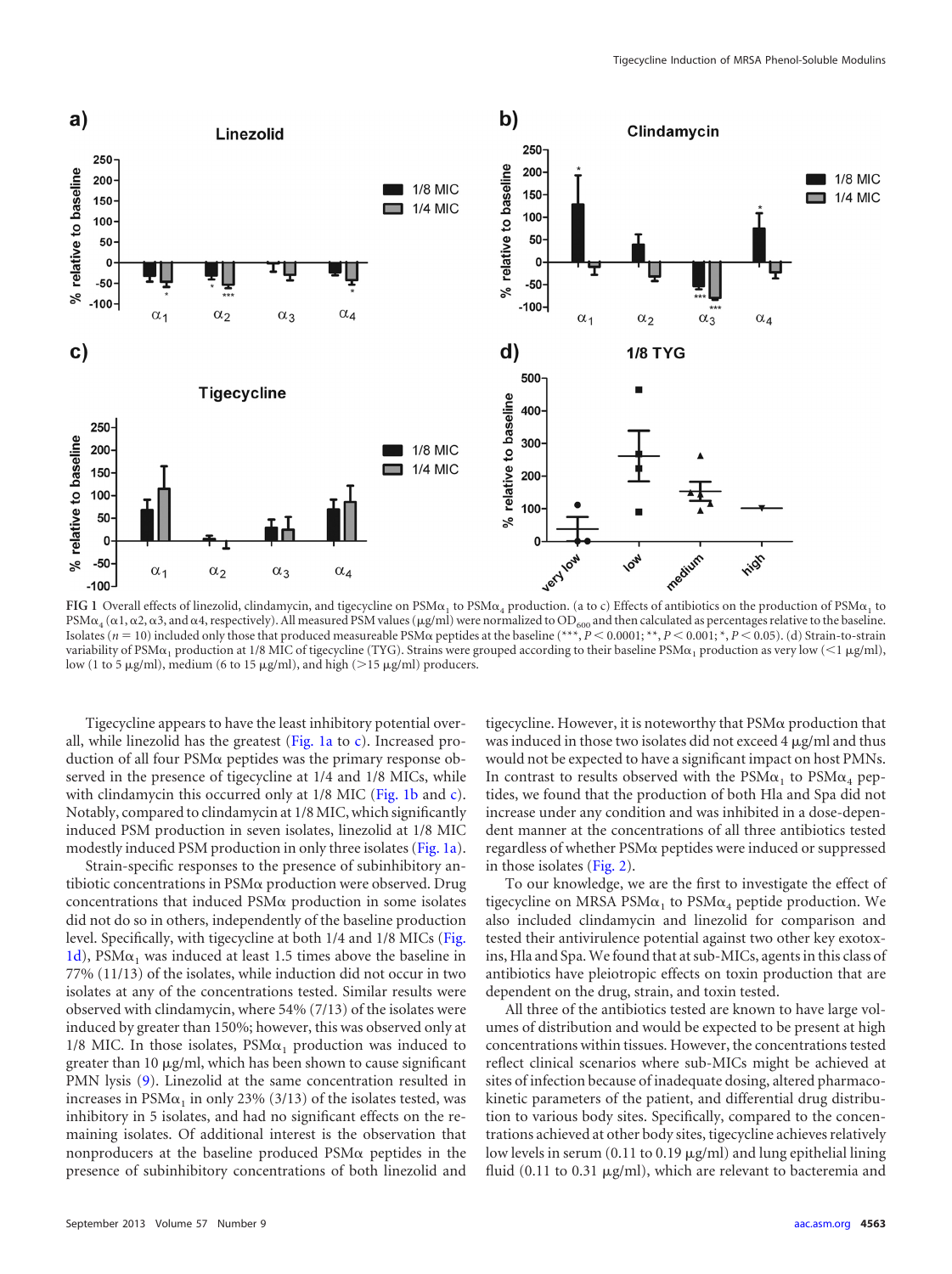

<span id="page-4-9"></span>**FIG 2** Effects of tigecycline on Hla and Spa production. (a) Representative images of Western blot assays of Hla and Spa, respectively. (b and c) Production of Hla and Spa in the presence of 1/8 and 1/4 MICs of tigecycline relative to the baseline. In no case was Hla or Spa production increased by subinhibitory concentrations of any of the antibiotics tested.

pneumonia, respectively, which are below the 0.5-µg/ml FDA MIC breakpoint of *S*. *aureus* susceptibility [\(10](#page-4-10)[–](#page-4-11)[12\)](#page-4-12).

Low concentrations (1/4 and 1/8 MICs) of the antibiotics tested were more likely to induce  $PSM\alpha$  production overall, with tigecycline having the greatest induction potential, clindamycin having less, and linezolid even less than that. Furthermore, the magnitudes of induction and inhibition differed among isolates, where the same drug could induce  $PSM\alpha$  production in one isolate while inhibiting production in another. The observation of  $PSM\alpha$  induction by protein synthesis-inhibiting antibiotics (e.g., linezolid and clindamycin) at sub-MICs is contrary to published literature on other exotoxins, where studies have consistently found toxin suppression under this class of antibiotics [\(13](#page-4-13)[–](#page-5-0)[16\)](#page-5-1). The production of both Hla and Spa was suppressed by antibiotics tested at subinhibitory concentrations among the study isolates, independently of whether  $PSM\alpha$  was induced in the same isolates. Hence, our results indicate that the induction effects may be spe- $\operatorname{cific}$  for PSM $\alpha$  peptides. In contrast to our findings where significant inhibition was observed, a recent article showed tigecycline to be minimally inhibitory of Hla and Spa production [\(17\)](#page-5-2); however, this difference may be due to the different strains and testing methods used.

Our study has several limitations. First, while we accounted for changes in cell counts by normalizing the amount of toxin measured to CFU counts, other factors, such as initial slowing of growth, could also affect toxin production. In addition, our observations are strictly *in vitro* and may not reflect how MRSA strains express virulence in the host environment, where the effects of toxin induction may be mitigated by host defenses that are present.

Further investigation is needed to examine if any other major toxins are induced, as  $PSM\alpha$  peptides did when exposed to subinhibitory concentrations of different antibiotics. Elucidating the mechanism that underlies the induction of  $PSM\alpha$  peptides is of great interest and has implications for the future development of new antibiotics. In light of the recent evidence implicating tigecycline in excess deaths and treatment failure in severe infections [\(18\)](#page-5-3), the enhanced toxin production observed in this study may have clinical relevance and deserves further study. For now, our data caution against the general assumption by clinicians that all

protein synthesis inhibitors possess inhibitory potential against all of the exotoxins produced by *S*. *aureus* and affirm the importance of adequate dosing.

#### **ACKNOWLEDGMENTS**

This study was supported by a research grant from Pfizer.

We thank Bixin Xi for his technical assistance in the development and optimization of the mass spectrometry assay for  $PSM\alpha$  measurement. We also thank the Network on Antimicrobial Resistance in *Staphylococcus aureus* (NARSA) and The Los Angeles County Public Health Department for providing the control strains used.

#### <span id="page-4-0"></span>**REFERENCES**

- 1. **Li M, Diep BA, Villaruz AE, Braughton KR, Jiang X, DeLeo FR, Chambers HF, Lu Y, Otto M.** 2009. Evolution of virulence in epidemic community-associated methicillin-resistant *Staphylococcus aureus*. Proc. Natl. Acad. Sci. U. S. A. **106:**5883–5888.
- <span id="page-4-1"></span>2. **Soong G, Martin FJ, Chun JR, Cohen TS, Ahn DS, Prince A.** 2011. *Staphylococcus aureus* protein A mediates invasion across airway epithelial cells through activation of RhoA GTPase signaling and proteolytic activity. J. Biol. Chem. **286:**35891–35898.
- <span id="page-4-2"></span>3. **Martin FJ, Gomez MI, Wetzel DM, Memmi G, O'Seaghdha M, Soong G, Schindler C, Prince A.** 2009. *Staphylococcus aureu*s activates type I IFN signaling in mice and humans through the Xr repeated sequences of protein A. J. Clin. Invest. **119:**1931–1939.
- <span id="page-4-3"></span>4. **Yamaki J, Synold T, Wong-Beringer A.** 2011. Antivirulence potential of TR-700 and clindamycin on clinical isolates of *Staphylococcus aureus* producing phenol-soluble modulins. Antimicrob. Agents Chemother. **55:** 4432–4435.
- <span id="page-4-4"></span>5. **Montgomery CP, Boyle-Vavra S, Daum RS.** 2009. The arginine catabolic mobile element is not associated with enhanced virulence in experimental invasive disease caused by the community-associated methicillin-resistant *Staphylococcus aureus* USA300 genetic background. Infect. Immun. **77:** 2650 –2656.
- <span id="page-4-5"></span>6. **Wang R, Braughton KR, Kretschmer D, Bach THL, Queck SY, Li M, Kennedy AD, Dorward DW, Klebanoff SJ, Peschel A, Deleo FR, Otto M.** 2007. Identification of novel cytolytic peptides as key virulence determinants for community-associated MRSA. Nat. Med. **13:**1510 – 1514.
- <span id="page-4-6"></span>7. **Loffler B, Hussain M, Grundmeier M, Bruck M, Holzinger D, Varga G, Roth J, Kahl BC, Proctor RA, Peters G.** 2010. *Staphylococcus aureus* Panton-Valentine leukocidin is a very potent cytotoxic factor for human neutrophils. PLoS Pathog. **6**(1):e1000715. doi[:10.1371/journal.ppat](http://dx.doi.org/10.1371/journal.ppat.1000715) [.1000715.](http://dx.doi.org/10.1371/journal.ppat.1000715)
- <span id="page-4-7"></span>8. **Hongo I, Baba T, Oishi K, Morimoto Y, Ito T, Hiramatsu K.** 2009. Phenol-soluble modulin alpha 3 enhances the human neutrophil lysis mediated by Panton-Valentine leukocidin. J. Infect. Dis. **200:**715–723.
- <span id="page-4-8"></span>9. **Gonzalez DJ, Okumura CY, Hollands A, Kersten R, Akong-Moore K, Pence MA, Malone CL, Derieux J, Moore BS, Horswill AR, Dixon JE, Dorrestein PC, Nizet V.** 2012. Novel phenol-soluble modulin derivatives in community-associated methicillin-resistant *Staphylococcus aureus* identified through imaging mass spectrometry. J. Biol. Chem. **287:**13889 – 13898.
- <span id="page-4-10"></span>10. **Rodvold KA, Gotfried MH, Cwik M, Korth-Bradley JM, Dukart G, Ellis-Grosse EJ.** 2006. Serum, tissue and body fluid concentrations of tigecycline after a single 100 mg dose. J. Antimicrob. Chemother. **58:**1221– 1229.
- <span id="page-4-12"></span><span id="page-4-11"></span>11. **Brink AJ, Bizos D, Boffard KD, Feldman C, Grolman DC, Pretorius J, Richards GA, Senekal M, Steyn E, Welkovic N.** 2010. Guideline: appropriate use of tigecycline. S. Afr. Med. J. **100:**388 –394.
- <span id="page-4-13"></span>12. **Conte JE, Golden JA, Kelly MG, Zurlinden E.** 2005. Steady-state serum and intrapulmonary pharmacokinetics and pharmacodynamics of tigecycline. Int. J. Antimicrob. Agents **25:**523–529.
- 13. **Dumitrescu O, Badiou C, Bes M, Reverdy ME, Vandenesch F, Etienne J, Lina G.** 2008. Effect of antibiotics, alone and in combination, on Panton-Valentine leukocidin production by a *Staphylococcus aureus* reference strain. Clin. Microbiol. Infect. **14:**384 –388.
- 14. **Dumitrescu O, Boisset S, Badiou C, Bes M, Benito Y, Reverdy ME, Vandenesch F, Etienne J, Lina G.** 2007. Effect of antibiotics on *Staphylococcus aureu*s producing Panton-Valentine leukocidin. Antimicrob. Agents Chemother. **51:**1515–1519.